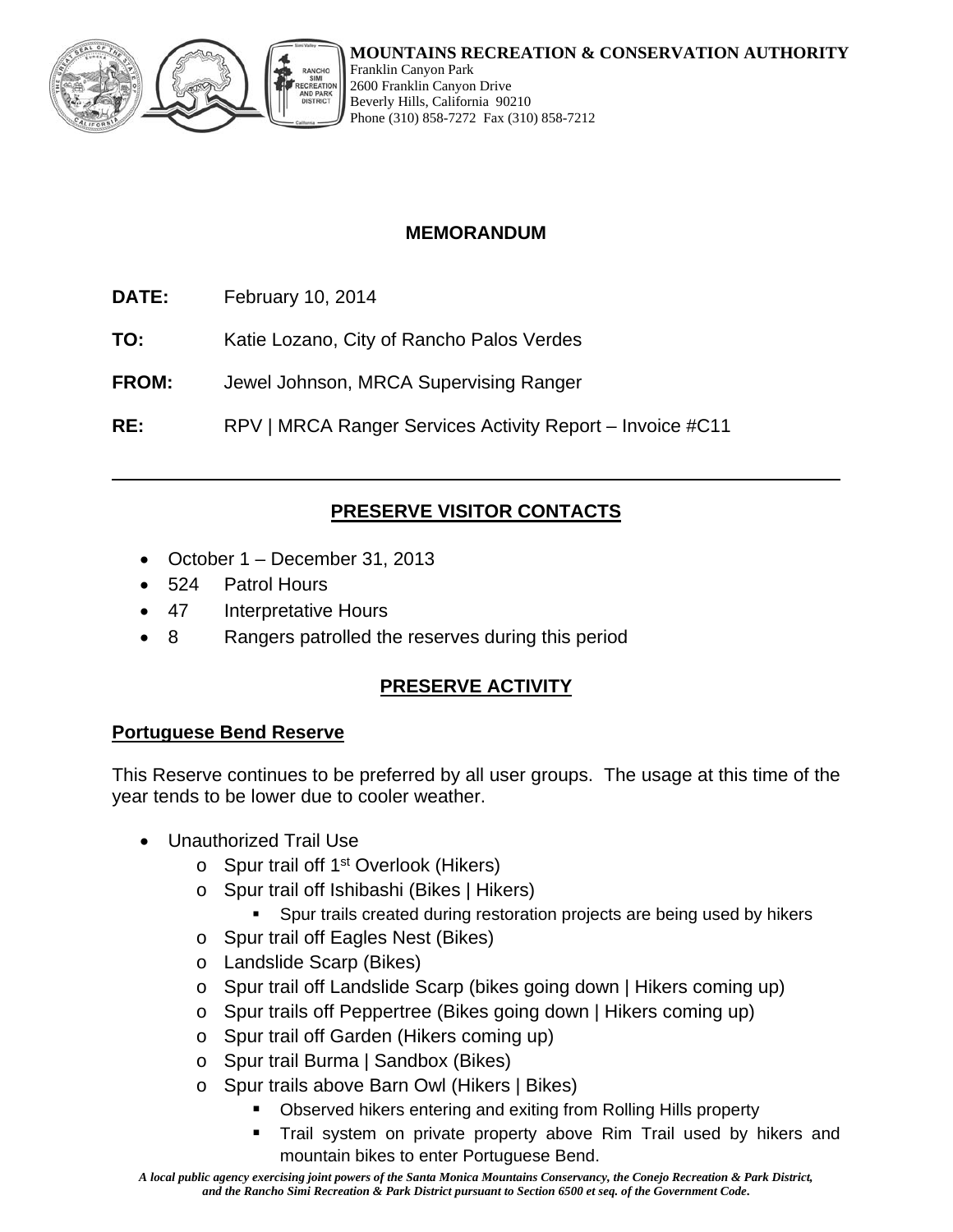### **Portuguese Bend Reserve cont'**

- o Hikers continue to use the old and new route on Rim Trail
	- Existing trail markers unclear– need additional trail markers
- o No new spur trails off Fire Station Trail
- o No new evidence of lewd behavior off Ishibashi Farm Trail
- o Golf Cart entered Reserve from the Narcissa private community

### **Forrestal Reserve**

This reserve has seen increased usage, primarily by "Meet-up" groups of 20 or more hikers. Their final destination is usually the beach below the Archery Range. There is evidence that hikers and bikes are using an unauthorized trail below the soccer field; this trail allows them to access Forrestal Reserve at Conqueror Trail.

Bike jump off Conqueror Trail



The city lock was missing off Forrestal Road gate.

# **Ocean Trails Reserve**

Ranger Slawter was first responder to hiker who collapsed on trail and monitored vitals until LA County Fire 53 and 106 arrived on scene.

### **Three Sisters Reserve**

Ranger Slawter reported single mountain bike accident. The rider refused medical help. We are monitoring the reserve for usage patterns. Issues reported are dogs off leash and bike jumps. Information of reported domesticated hawk forwarded to Department of Fish and Wildlife for further investigation. Hikers are using debris basin steps to connect to McBride Trail. This Reserve primarily used by local residents in early morning and before sunset to walk their dogs. It is recommended that the trails are clearly posted and spur trails are closed before it is discovered by a broader group of users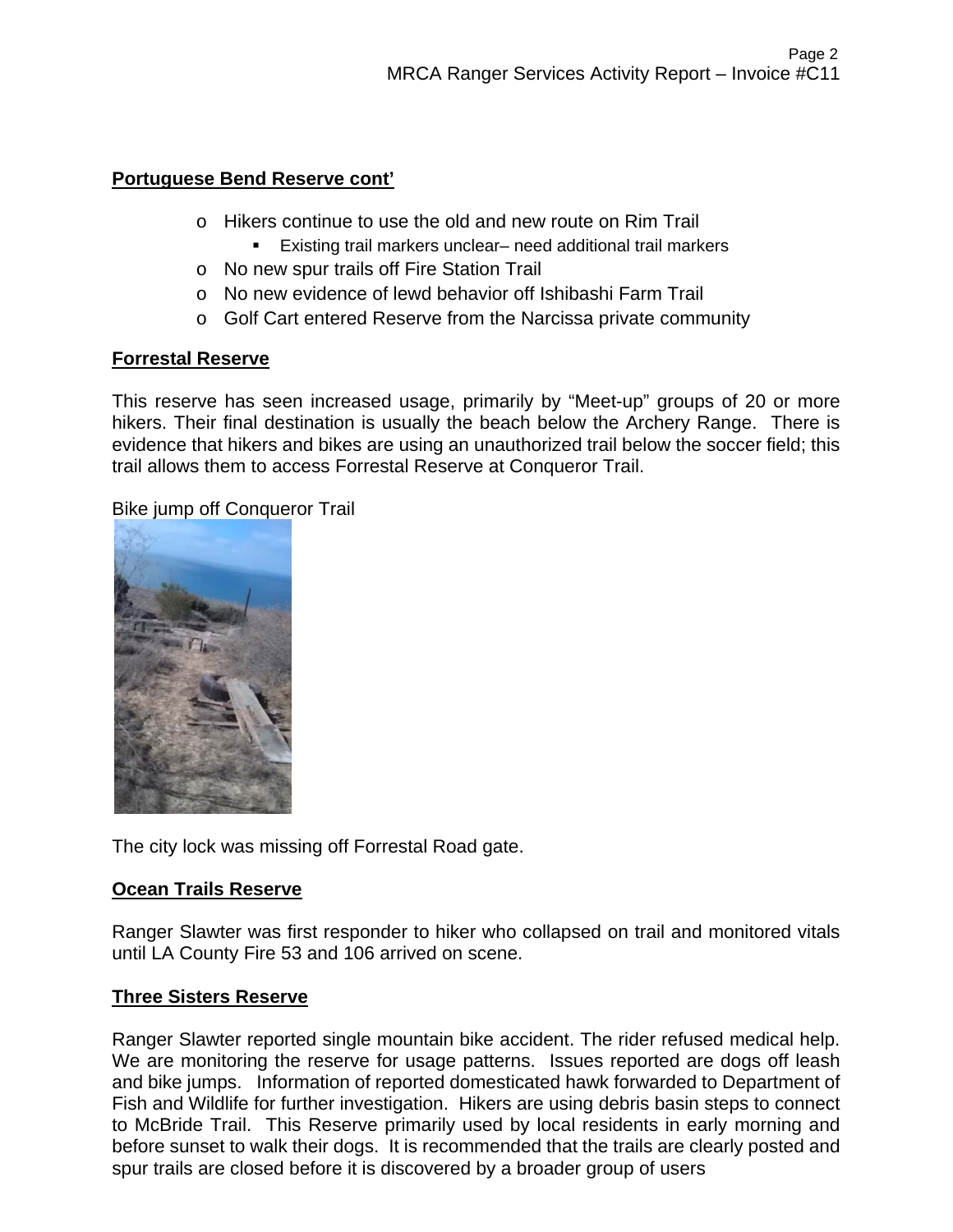### **Filiorum Reserve**

Hikers and bikes are increasingly accessing Portuguese Bend Reserve via Rattlesnake trail. The trails (Eucalyptus and Gary's Gulch) near the residential areas need clarification and additional trail markers. Observed fitness groups of 5 – 10 running trails.

Monitoring "Airsoft" use after finding C02 cartridges on Kelvin Canyon Trail



### **San Ramon Reserve**

- Low usage
- Mountain bikes primarily use this reserve.
- They are building bike jumps, 5 months after removal.
- There is an increase in spur trails.
- There are no trail markers.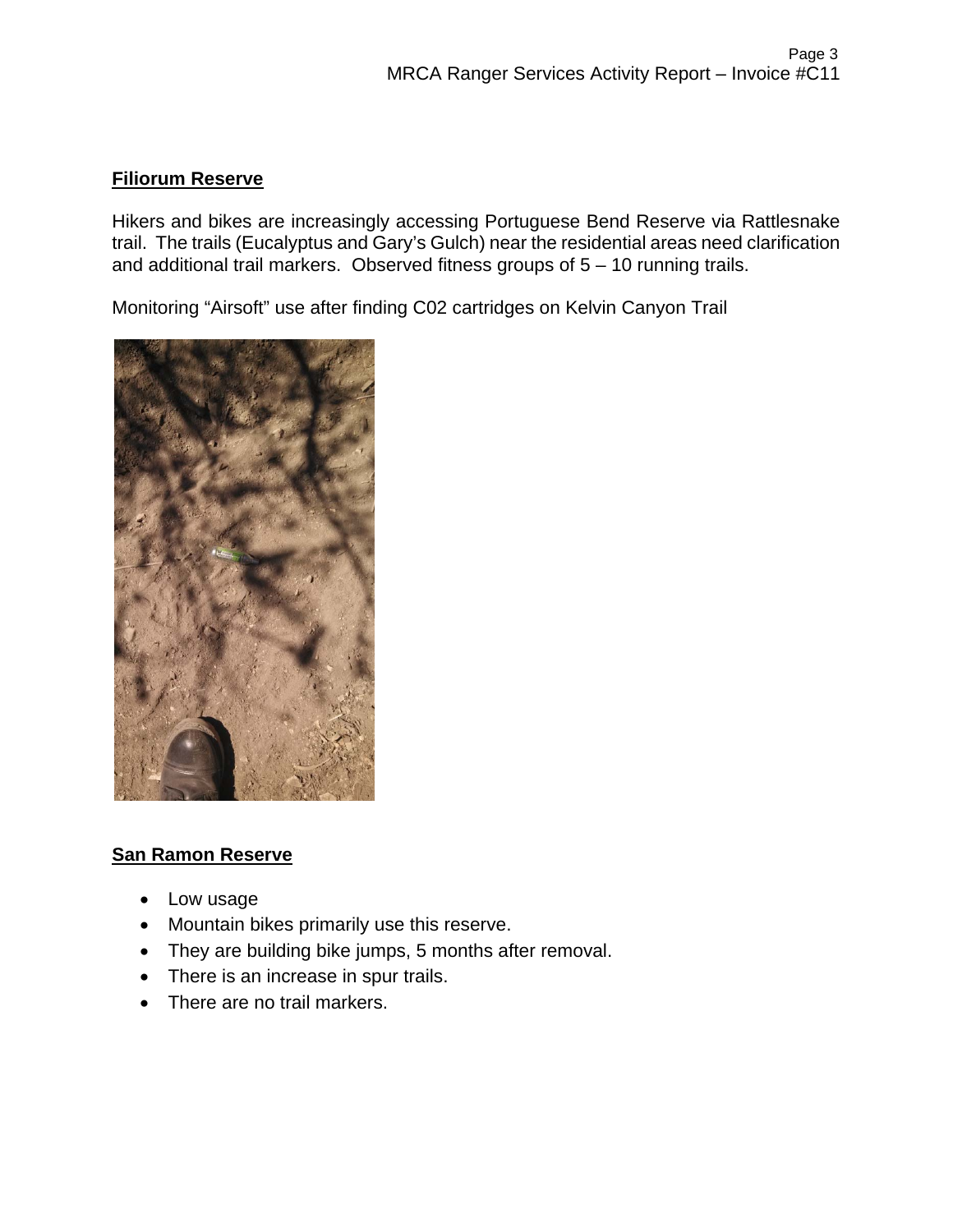

# **Vicente Bluffs Reserve**

- Ranger service call reporting campfire on beach. The tent structure was unoccupied. LA County Fire 53 on scene.
- Fishermen, divers, and families continue to climb over railing to access beach and take pictures near parking lot off Calle Entradero, below Seascape and Golden Cove Trails. These are unauthorized and unstable trails.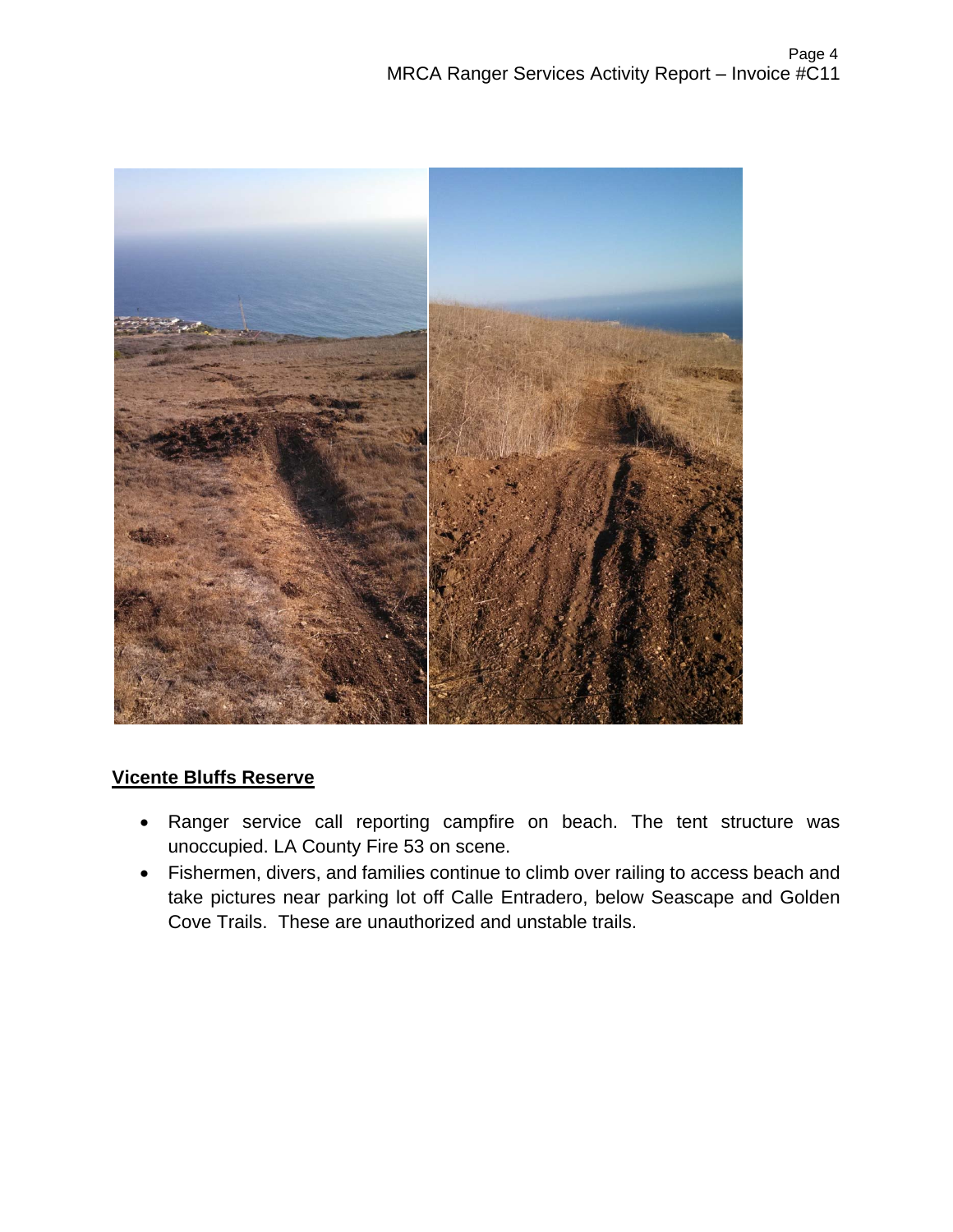# **Abalone Cove Reserve**

Evidence of fire pit near lifeguard stand.

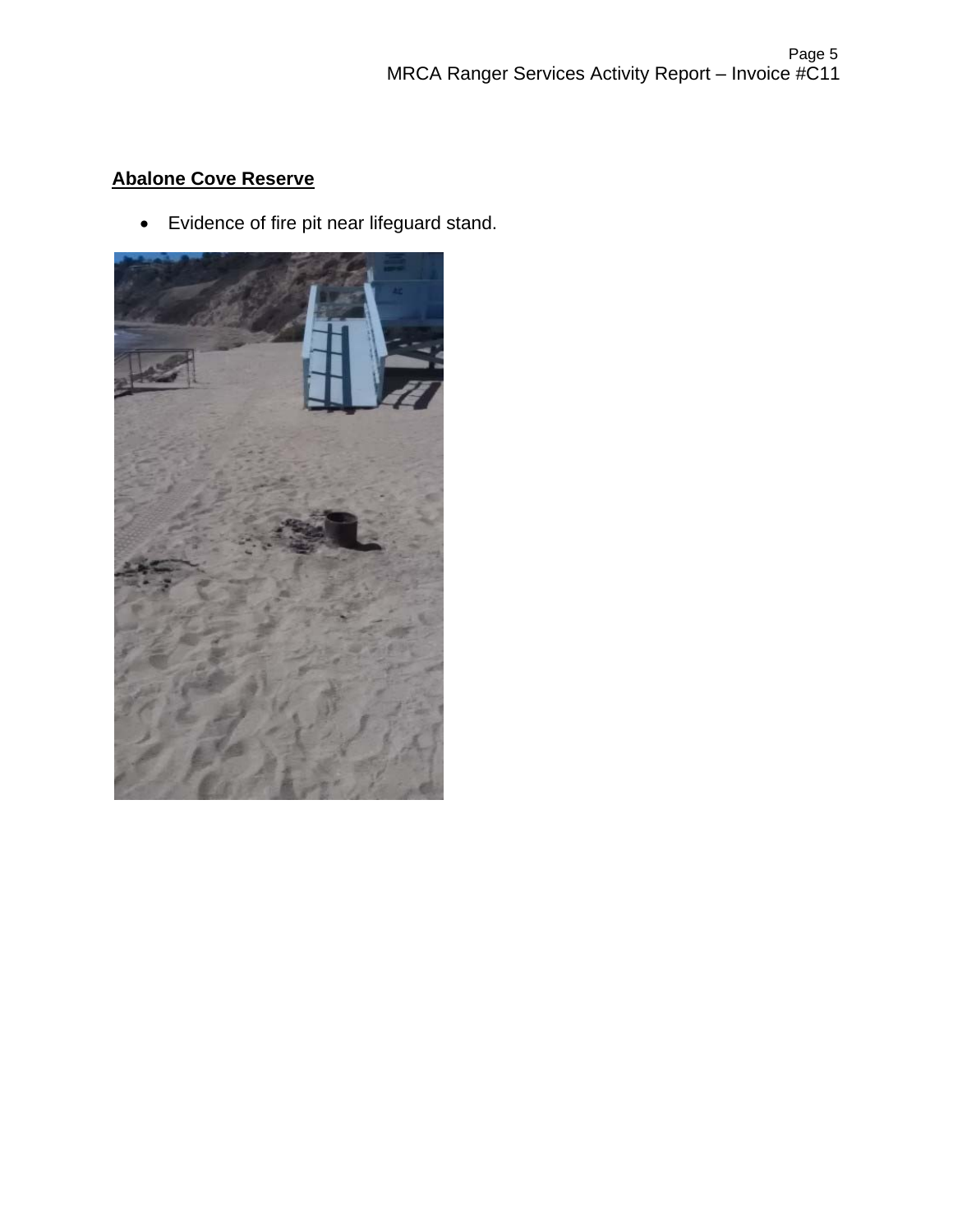# **CITATIONS – 14**

### OCTOBER (5)

Portuguese Bend Reserve

- Dog off Leash (4)
- Unauthorized Trail Use (Bike)

# NOVEMBER (7)

Portuguese Bend Reserve

- Dog off Leash (2)
- Unauthorized Trail Use (Bike  $-2$ )
- Unauthorized Vehicle (Golf Cart)
	- o Entered from Narcissa community

# Founders Park

• Dog off Leash (2)

# DECEMBER (2)

Palos Verdes Drive West

Excessive Speed

### City Hall

• Dog off Leash

# **ADMINISTRATIVE**

- November 7: PVPLC | RPV Preserve Management Team
- November 13: Volunteer Trail Watch (VTW) Quarter Meeting
- November 20: RPV Preserve Management / PUMP Public Forum

No court dates